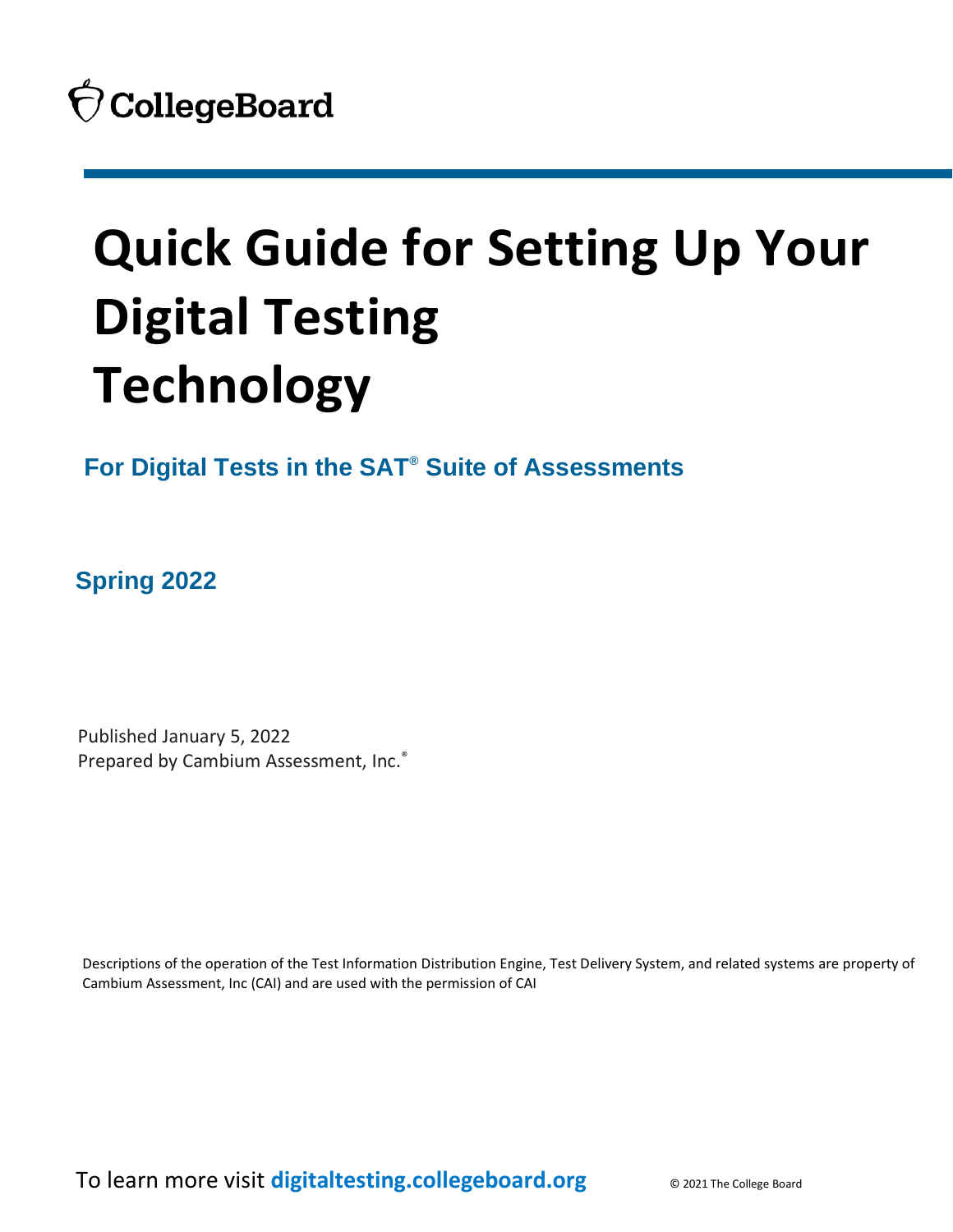## **Quick Guide for Setting Up Your Digital Testing Technology**

CAI's Test Delivery System (TDS) has two components: the **Test Administrator (TA) Interface** and the **Student Interface**.

- Proctors use the TA Interface to create and manage test sessions from any web browser.
- Students access and complete their tests through the Student Interface via the Secure Browser.

This document explains in 4 steps how to set up technology in your schools and district:

- **Step 1.** Setting up the test administrator workstation
- **Step 2.** Setting up student workstations
- **Step 3.** Configuring your network for online testing
- **Step 4.** Configuring assistive technologies

## **STEP 1:** SETTING UP THE PROCTOR WORKSTATION

It is unlikely that any setup is required for your proctor workstations. Nearly any modern device, including mobile devices like tablets and phones, with any supported browser can be used to access the TA site and administer a testing session. The TA Interface is a website. Any device you already use to check your email, browse Facebook, read news articles, or watch YouTube should be capable of administering tests.

If your school uses a firewall or other networking equipment that blocks access to public websites, you may need to add AIR and CAI websites to the Allowlist. For a list of websites you should add to the Allowlist, see the "Resources to add to the Allowlist for Online Testing" section in the documents titled *Configurations, Troubleshooting, and Advanced Secure Browser Installation for Windows, Mac, Chrome OS or Configurations and Troubleshooting for Linux, or Configurations for iOS/iPadOS*.

Proctors can print test session information with the print-on-request accommodation. To be able to print, proctor workstations must be connected to a printer.

## **STEP 2:** SETTING UP STUDENT WORKSTATIONS

In order for students to access digital tests, each student workstation needs CAI's Secure Browser installed on it. The Secure Browser is CAI's customized web browser designed to keep tests secure by locking down the student desktop and preventing the student from accessing anything except their test. Unlike conventional web browsers, the Secure Browser displays the student application in full-screen mode with no user interface to the browser itself. It has no back button, next button, refresh button, or URL bar. Students open the Secure Browser and are taken exactly where they need to go.

To get started setting up your student workstations, you should first make sure your device is supported. Please note the Secure Browser is not supported for use within a virtual machine.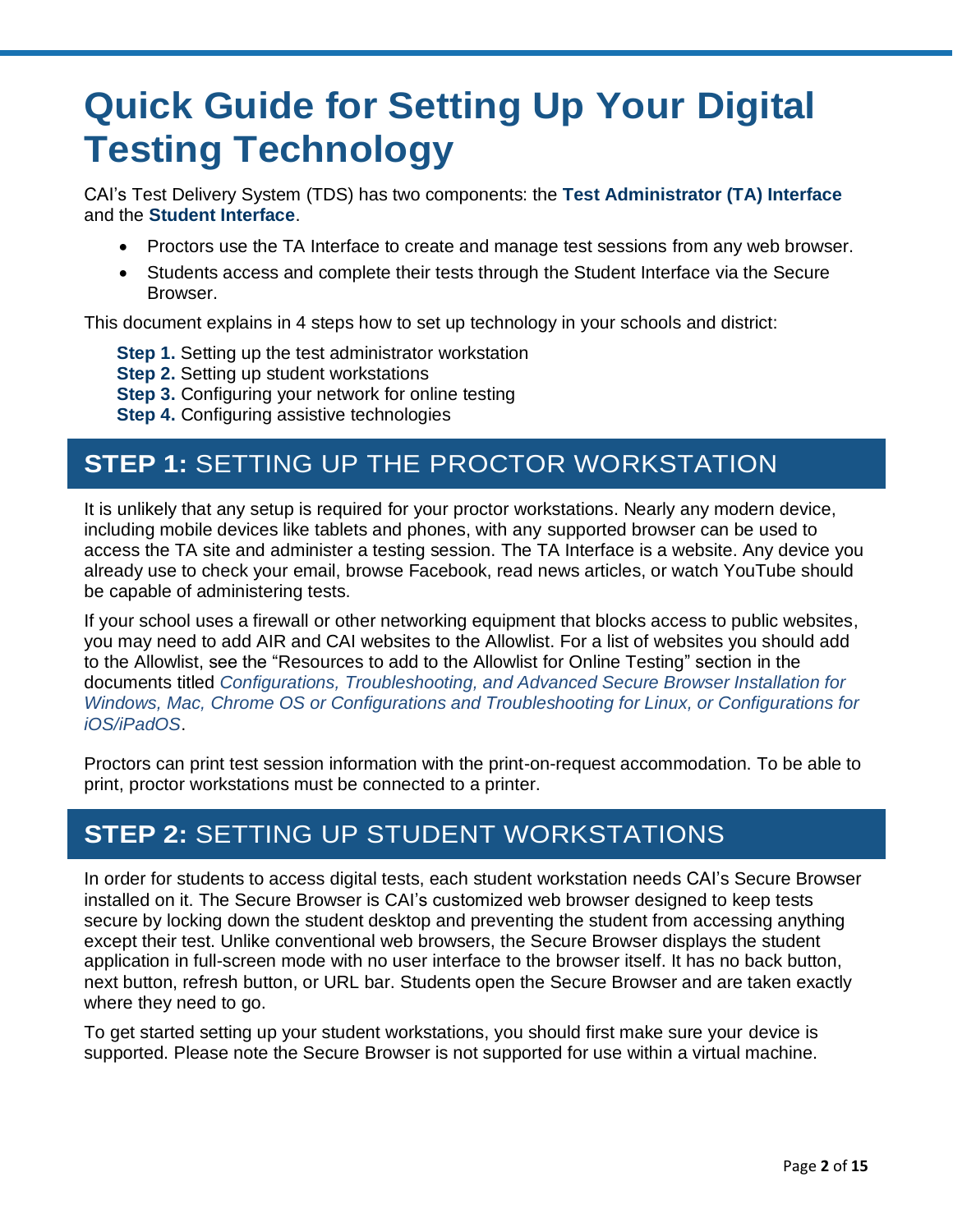For a list of supported desktops and laptops and related hardware requirements, see the following table:

| <b>Desktops &amp; Laptops</b>                                                                                                                                                                                         |                                                                                                                                                                                               |                                                                                                                                                                                                                                                                                                                                            |  |  |
|-----------------------------------------------------------------------------------------------------------------------------------------------------------------------------------------------------------------------|-----------------------------------------------------------------------------------------------------------------------------------------------------------------------------------------------|--------------------------------------------------------------------------------------------------------------------------------------------------------------------------------------------------------------------------------------------------------------------------------------------------------------------------------------------|--|--|
| <b>Supported Operating Systems</b>                                                                                                                                                                                    | <b>Minimum Requirements</b>                                                                                                                                                                   | <b>Recommended Specifications</b>                                                                                                                                                                                                                                                                                                          |  |  |
| <b>Windows</b><br>8.1 (Professional and Enterprise)<br>10(Educational, Professional, and<br>Enterprise) (Versions 1909-20H2,<br>$21H1^{\underline{a}}$<br>11 <sup>a</sup><br>Server 2012 R2, 2016 R2 (thin<br>client) | 1 GHZ 64-bit Processor <sup>b</sup><br>2 GB RAM<br>20 GB hard drive                                                                                                                           | 1.4 GHZ 64-bit Processor<br>2 or more GB RAM<br>20 or more GB hard drive space                                                                                                                                                                                                                                                             |  |  |
| macOS<br>10.13-10.15, 11.4-11.6, 12 <sup>a</sup>                                                                                                                                                                      | 1 GHZ 64-bit Processor <sup>c</sup><br>2 GB RAM<br>20 GB hard drive                                                                                                                           | 1.4 GHZ 64-bit Processor<br>2 or more GB RAM<br>20 or more GB hard drive space                                                                                                                                                                                                                                                             |  |  |
| Linux <sup>d</sup><br>Fedora 32-33 <sup>ª</sup> LTS (Gnome)<br>Ubuntu 18.04, 20.04 LTS (Gnome) 20 GB hard drive                                                                                                       | 1 GHZ 64-bit Processor<br>2 GB RAM<br>Required libraries/packages:<br>GTK+3.14 or higher<br>X.Org 1.0 or higher $(1.7+)$<br>recommended)<br>libstdc++ 4.8.1 or higher<br>glibc 2.17 or higher | 1.4 GHZ 64-bit Processor<br>2 or more GB RAM<br>20 or more GB hard drive space<br>Recommended libraries/packages:<br>In addition to the required libraries<br>listed under minimum requirements,<br>the following should be installed:<br>• NetworkManager 0.7 or higher<br>• DBus 1.0 or higher<br>• GNOME 2.16 or higher<br>• PulseAudio |  |  |

<span id="page-2-0"></span>a Support for this version is anticipated upon the completion of testing following its release.

<span id="page-2-1"></span>b 64-bit Intel, AMD, and ARM devices are supported. ARM devices require x64 emulation.

<span id="page-2-2"></span>c 64-bit Intel and Apple silicon devices are supported. Apple silicon devices require Rosetta 2.

<span id="page-2-3"></span>d Raspberry Pi and other similar single-board computers are not supported for testing.

For a list of supported tablets and Chromebooks, see the following table:

| <b>Tablets and Chromebooks</b>               |                                                                |  |
|----------------------------------------------|----------------------------------------------------------------|--|
| <b>Supported Operating Systems</b>           | <b>Supported Devices</b>                                       |  |
| <b>iPadOS</b>                                | All 9.7" or larger iPads running a supported version of        |  |
| 13.7, 14.5-14.8, 15.1                        | iPadOS.                                                        |  |
| <b>Windows</b>                               | CAI supports any tablet running these versions of Windows, but |  |
| 8.1 (Professional & Enterprise)              | has done extensive testing only on Surface Pro, Surface Pro 3, |  |
| 10 (Educational, Professional, & Enterprise) | Asus Transformer, and Dell Venue.                              |  |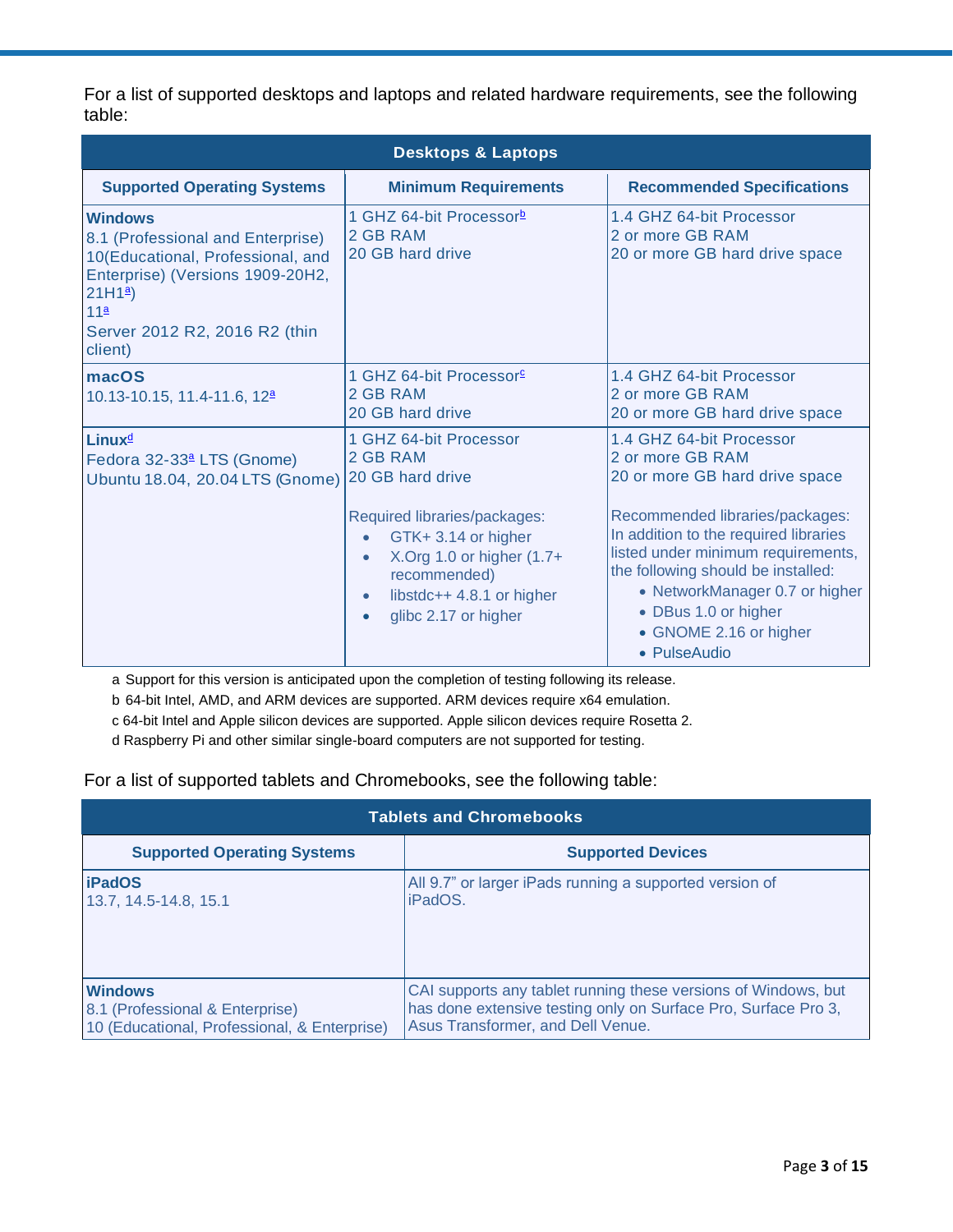| <b>Supported Operating Systems</b> | <b>Supported Devices</b>                                                                                                                                         |
|------------------------------------|------------------------------------------------------------------------------------------------------------------------------------------------------------------|
| Chrome OS <sup>b</sup><br>$91+$    | For a full list of supported Chromebooks, see<br>https://support.google.com/chrome/a/answer/6220366.                                                             |
|                                    | Chromebooks manufactured in 2017 or later must have an<br>Enterprise or Education license to run in kiosk mode, which is<br>necessary to run the Secure Browser. |
|                                    | Chromebooks running in Tablet Mode and tablets running Chrome<br>OS are not supported. Touchscreen features can be used on<br>Chromebooks when available.        |
|                                    | CAI only supports versions of Chrome OS released on Google's<br>stable channel.                                                                                  |

<span id="page-3-0"></span>b Known Issues in Supported Versions of Chrome OS:

- Sometimes, text-to-speech (TTS) does not work properly the first time it is invoked. Users who encounter this issue should reinvoke TTS. This issue exists in Chrome OS 91 and 92.
- Students testing on the Secure Browser on Chromebooks can restore or minimize the Secure Browser while the Chromebook is in kiosk mode. Because kiosk mode blocks access to all other applications on the device, this issue is noncritical and poses no security concerns. When the user returns to the Secure Browser, they are taken back to the login page. This issue exists in Chrome OS 91 and 92.
- Students testing on Chromebooks with touchscreens can access the Chrome OS context menu while taking a test. This presents no security concerns with the test being taken. This issue exists in Chrome OS 91, 92, and 93.
- A lag or delay in text-to-speech causes audio to lose sync with text the student is focused on. This issue exists in Chrome OS 94 and 96.

| <b>NComputing</b>                                              |                                  |                                      |
|----------------------------------------------------------------|----------------------------------|--------------------------------------|
| <b>Supported Server Host</b>                                   | <b>Supported Server Software</b> | <b>Supported Terminal</b>            |
| Windows Server 2012 R2<br>Windows Server 2016 R2<br>Windows 10 | VSpace PRO 10                    | L300, L350, firmware version 1.13.xx |

For a list of supported NComputing solutions for Windows, see the following table:

For a list of supported terminal servers for Windows, see the following table:

| <b>Terminal Servers</b>          |                                                                                                                                                                                                                                  |
|----------------------------------|----------------------------------------------------------------------------------------------------------------------------------------------------------------------------------------------------------------------------------|
| <b>Supported Terminal Server</b> | <b>Supported Thin Client</b>                                                                                                                                                                                                     |
| Windows Server 2012 R2, 2016 R2  | Any thin client that supports a Windows server. Thin clients allow<br>access only to the program running on the host machine. Zero<br>clients, which allow access to other programs on the client<br>machine, are not supported. |
|                                  | Please note using a terminal services or remote desktop<br>connection to access a Windows Server or workstation that has<br>the Secure Browser installed is typically not a secure test<br>environment.                          |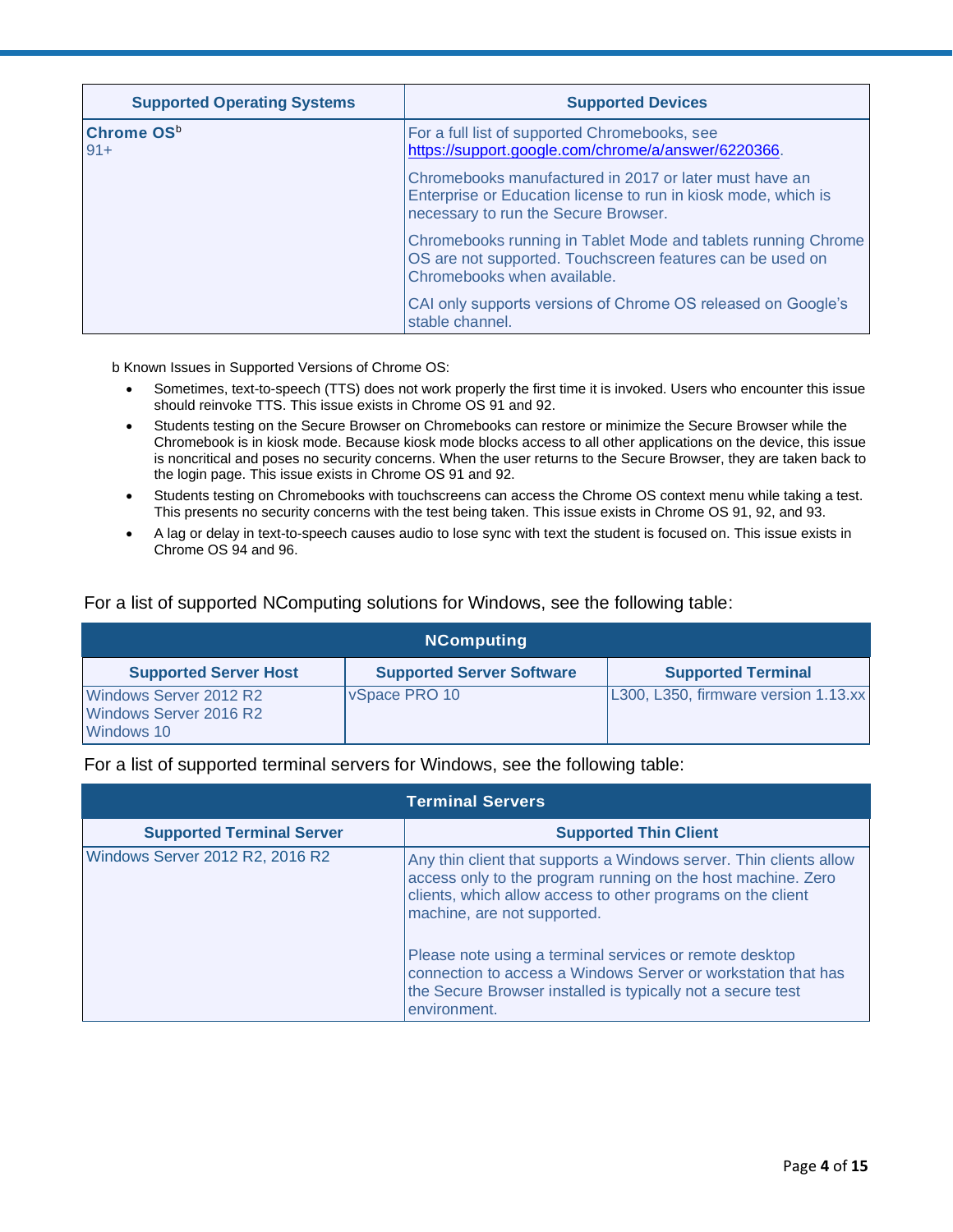Devices running CloudReady NeverWare are also supported. For information on supported devices and installation instructions, please visit [https://www.neverware.com.](https://www.neverware.com/)

All supported computers, laptops, tablets, and approved testing devices must meet the following requirements:

| <b>Testing Device</b>          | <b>Requirement</b>                                                                                                                                                                                                                                                                                                                                                                                                                                                                                                                                                                      |
|--------------------------------|-----------------------------------------------------------------------------------------------------------------------------------------------------------------------------------------------------------------------------------------------------------------------------------------------------------------------------------------------------------------------------------------------------------------------------------------------------------------------------------------------------------------------------------------------------------------------------------------|
| <b>Screen Dimensions</b>       | Screen dimensions must be 10" or larger (iPads with a 9.7" display are supported).                                                                                                                                                                                                                                                                                                                                                                                                                                                                                                      |
| <b>Monitors &amp; Displays</b> | All devices must meet the minimum resolution of 1024 x 768. Larger resolutions can be<br>applied as appropriate for the monitor or screen being used.                                                                                                                                                                                                                                                                                                                                                                                                                                   |
|                                | For the best experience, your device's display scale should be set to 100% to keep the<br>amount of usable screen real estate within the 1024x768 minimum resolution for TDS.                                                                                                                                                                                                                                                                                                                                                                                                           |
|                                | A secure testing environment can only be guaranteed when using a single display. A<br>multi-monitor configuration is not supported.                                                                                                                                                                                                                                                                                                                                                                                                                                                     |
| <b>Keyboards</b><br>₩₩         | For the best possible testing experience, the use of external keyboards is highly<br>recommended for tablets that will be used for testing. On-screen keyboards take screen<br>real estate away from the test and may make typing responses more difficult.<br>For iPads, the following are examples of external keyboards you might use:<br>iPad 8 <sup>th</sup> Generation: Logitech Rugged Combo or Logitech Combo Touch<br>$\bullet$<br>iPad Air 3 <sup>rd</sup> Generation: Apple Magic Keyboard or Apple Smart Folio Keyboard<br>$\bullet$<br>iPad Pro: Air Keyboard<br>$\bullet$ |
| <b>Mice</b>                    | Wired two- or three-button mice can be used on desktops or laptops. Mice with<br>"browser back" buttons should not be used.                                                                                                                                                                                                                                                                                                                                                                                                                                                             |

#### **Installing the Secure Browser**

Once you have made sure your device is supported, you are ready to download and install the Secure Browser. This section explains where you can go to download the Secure Browser and how to install it.

The Secure Browser is available for all major operating systems listed above. You can download the Secure Browser from College Board's [digital testing portal](https://digitaltesting.collegeboard.org/digital-preparedness/cb-secure-browser-installation) where you can also find basic installation instructions.

If you are a Technology Coordinator and it is your responsibility to manage a large number of machines across your school or district, you can likely use the same tools you are already familiar with to push the Secure Browser out to all of your machines at scale. For example, the Secure Browser ships as an MSI package which enables use of MSIEXEC.

If you are from a small school, you can follow the basic installation instructions on the [digital testing](https://digitaltesting.collegeboard.org/digital-preparedness/cb-secure-browser-installation) [portal](https://digitaltesting.collegeboard.org/digital-preparedness/cb-secure-browser-installation) to install the Secure Browser. The Secure Browser is installed the same way as most other software. You will be asked to download a file, open that file, and follow prompts along the way to install the Secure Browser. If you are familiar with installing software, install the Secure Browser the same way.

If you are running the Secure Browser on Apple silicon devices, you must first install Rosetta 2. Rosetta 2 may already be installed on your Apple silicon device if you needed it to run another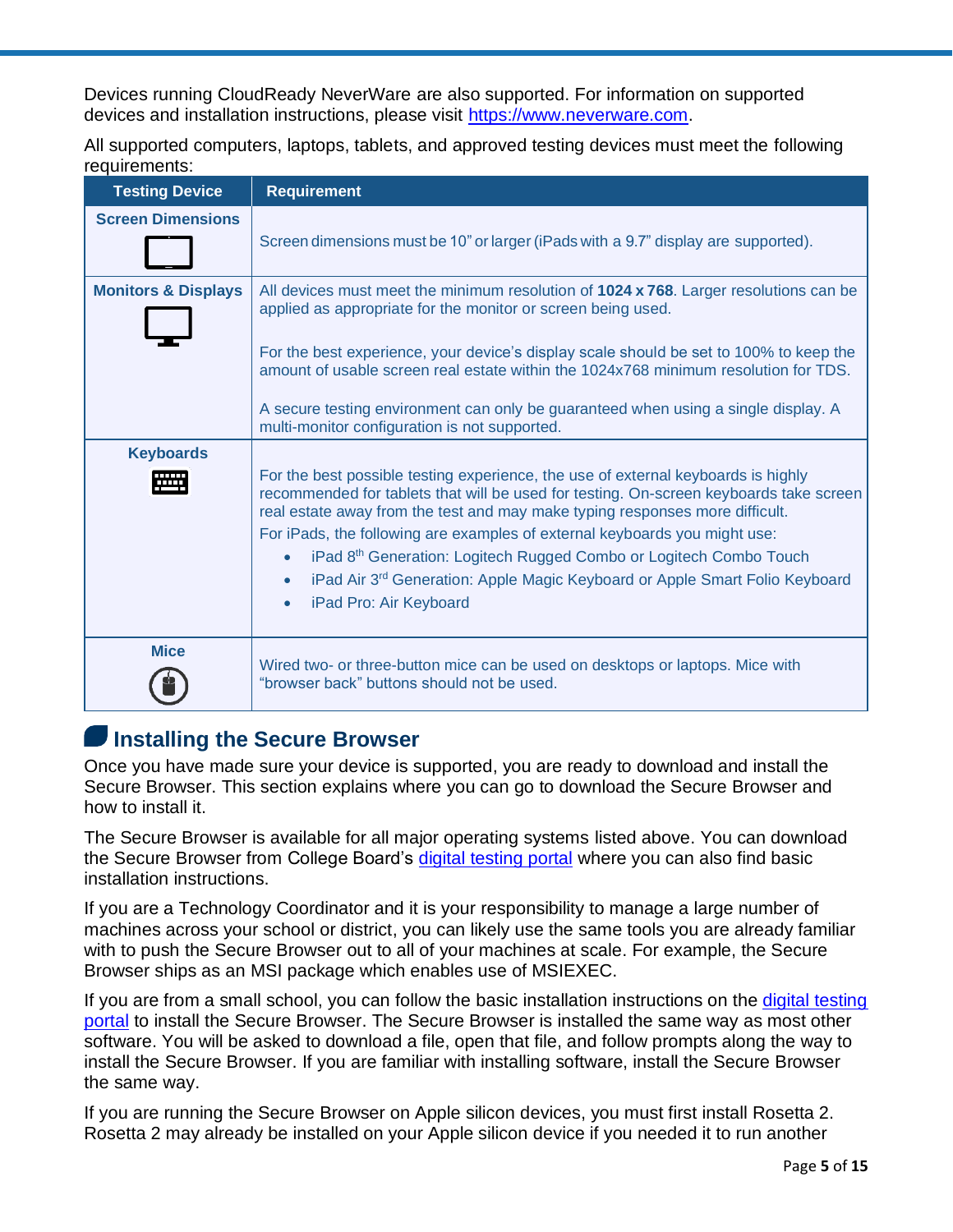Intel-based application. If it not already installed, a prompt to install it will appear the first time you launch the Secure Browser. Rosetta 2 can also be deployed to multiple devices at once through scripting or mobile device management (MDM). For more information about Rosetta 2, including instructions to install it, please see [https://support.apple.com/en-us/HT211861.](https://support.apple.com/en-us/HT211861)

For iPads and Chromebooks, the SecureTestBrowser app is CAI's mobile version of the Secure Browser. It is available in each app store to download and install. The first time you open this app, it will ask you to choose your state or organization and assessment program. Your choice is saved and from then on, the Mobile Secure Browser works just like the desktop version, allowing you to access operational tests, practice tests, and the network diagnostic tool. You can also use any mobile device management utility to install the Secure Browser on multiple managed devices and configure those devices.

For schools and districts seeking advanced installation instructions for Windows, Mac, or Chrome OS, including instructions on how to install the Secure Browser on multiple devices, see the following document for your operating system:

- *[Configurations, Troubleshooting,](https://digitaltesting.collegeboard.org/pdf/windows-technology-guide.pdf) and Advanced Secure Browser Installation for Windows*
- *Configurations, Troubleshooting, [and Advanced Secure Browser Installation for Mac](https://digitaltesting.collegeboard.org/pdf/mac-os-technology-guide.pdf)*
- *Configurations, Troubleshooting, [and Advanced Secure Browser Installation for Chrome OS](https://digitaltesting.collegeboard.org/pdf/chrome-os-technology-guide.pdf)*

## **Other Configurations**

For devices running Windows, macOS, Linux, iPadOS, or Chrome OS, there are a few additional configurations before secure testing can begin.

Several necessary configurations for Mac workstations running macOS 10.13-10.15 can be performed by installing the Mac Secure Profile. For more information, see the section titled "Installing the Mac Secure Profile."

A feature built into macOS 11.4 - 11.6 and all supported versions of iPadOS called Assessment Mode (AM) (formerly known as Automatic Assessment Configuration (AAC)) handles many necessary configurations to prepare Mac workstations and iPads for online testing. For more information on AM, including a list of features it disables, please visit [https://support.apple.com/en-us/HT204775.](https://support.apple.com/en-us/HT204775) In addition to AM disabling features listed at the URL above, there are a few additional features in iPadOS that must be disabled prior to the administration of online testing. These features, which are listed below, should not be available to students without an accommodation and AM does not currently block them.

#### **Disabling Fast User Switching for Windows**

Fast User Switching is a feature in all supported versions of Windows that allows for more than one user to be logged in at the same time. If Fast User Switching is not disabled and students try to access another user account during a test, the Secure Browser will pause the test.

Fast User Switching can be disabled using the Local Group Policy Editor or Registry Editor. For instructions on how to disable Fast User Switching, see the "How to Disable Fast User Switching" section in the document titled *[Configurations, Troubleshooting,](https://digitaltesting.collegeboard.org/pdf/windows-technology-guide.pdf) and [Advanced Secure Browser Installation for](https://digitaltesting.collegeboard.org/pdf/windows-technology-guide.pdf)  [Windows](https://digitaltesting.collegeboard.org/pdf/windows-technology-guide.pdf)*.

#### **Disabling Screen Edge Swipe for Windows 10 Touchscreen Devices**

Swiping inward from the edge of the display on Windows 10 touchscreen devices opens the Windows notification center. If this swiping gesture is not disabled and students taking a test in the Secure Browser on a Windows 10 touchscreen devices swipe from the edge of the screen during a test, the notification center will open, displaying any notifications that might appear there and pausing the test. This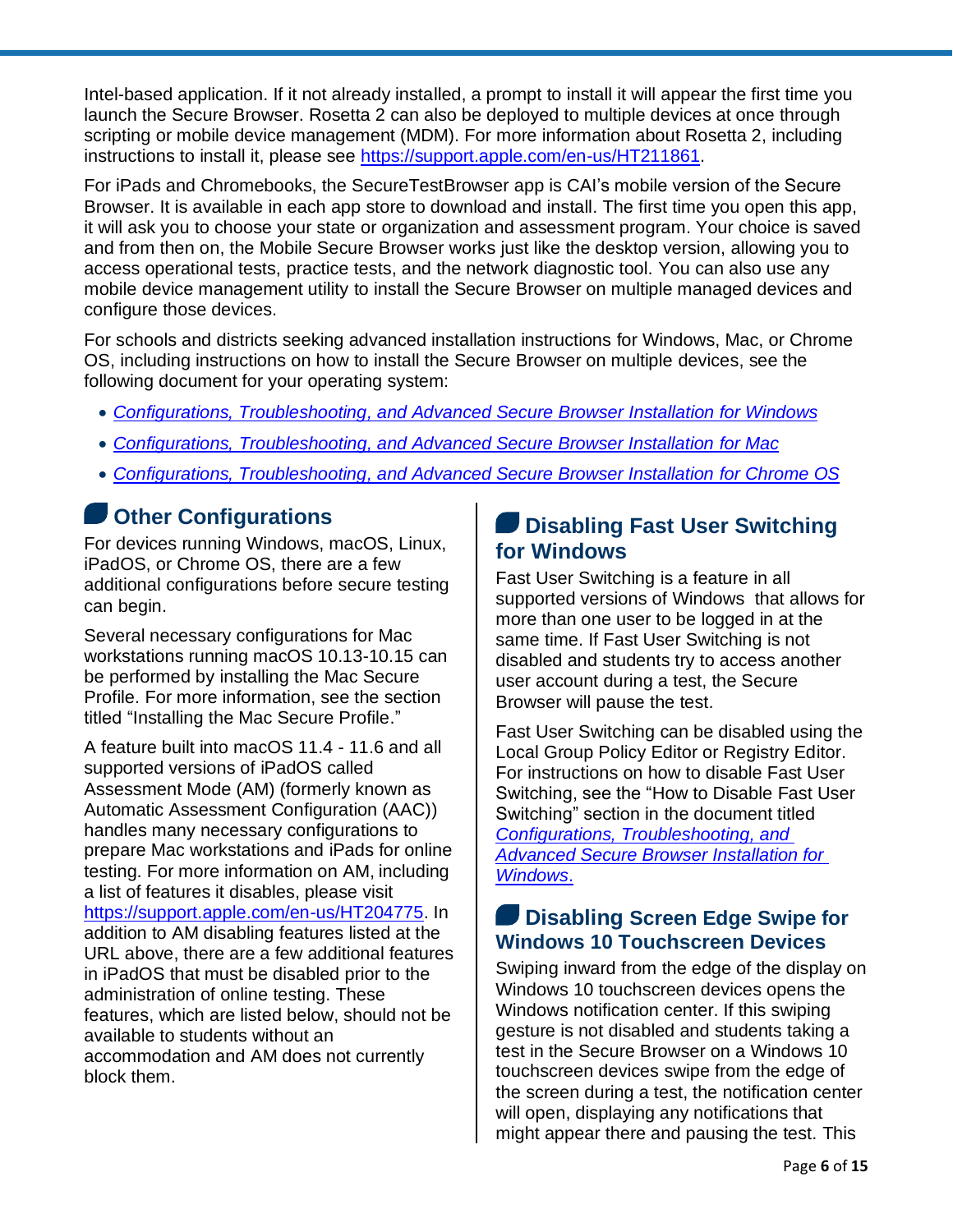affects all Windows 10 touchscreen devices.

The Screen Edge Swipe gesture can be disabled using the Local Group Policy Editor or Registry Editor. For instructions on how to disable the Screen Edge Swipe gesture, see the "How to Disable Screen Edge Swipe" section in the document titled *[Configurations,](https://digitaltesting.collegeboard.org/pdf/windows-technology-guide.pdf)  [Troubleshooting, and Advanced Secure](https://digitaltesting.collegeboard.org/pdf/windows-technology-guide.pdf)  [Browser Installation for Windows.](https://digitaltesting.collegeboard.org/pdf/windows-technology-guide.pdf)*

#### **Disabling App Pre-launching for Windows**

Application Prelaunch is a feature in Windows 10 that allows Universal Windows Platform apps, such as the Photos app or Edge web browser, to prelaunch and run in the background even if a user didn't open the apps themselves. This does not affect users running the CAI Secure Browser.

App pre-launching can be disabled by using a PowerShell command and editing the registry. For instructions on how to disable app prelaunching, see this [page](https://support.microsoft.com/en-us/help/4338725/k-12-assessment-unexpected-reports-apps-running-background-windows-10) from Microsoft's Online Windows Support.

#### **Installing the Mac Secure Profile**

To configure Mac workstations running macOS 10.13-10.15, begin by downloading the Mac Secure Profile from your portal and then install it. The profile, upon installation, disables the hot keys for enabling Mission Control, Spaces, Screenshots, and Dictation and the trackpad gestures for accessing Lookup, App Exposé, Launchpad, and Show Desktop. It also sets function keys to standard functions for all users of the Mac to which it is deployed, disables Voice Control, and disables the menu pop-up that appears when triple-tapping the power button on Touch Bar-enabled devices. An update for Spring 2021 added the ability to prevent the device from receiving files via AirDrop and the ability to have your Mac identify items under the pointer. Upon installing the profile, the Mac should immediately be restarted so that all settings can take effect. The Secure Profile has been updated for Spring 2021. If you have previously installed an older version of the Secure Profile, you must download and install the new version

from the link on your [portal](https://digitaltesting.collegeboard.org/digital-preparedness/cb-secure-browser-installation)

Instructions for installing the Secure Profile are in the document titled *[Configurations,](https://digitaltesting.collegeboard.org/pdf/mac-os-technology-guide.pdf)  [Troubleshooting, and Advanced Secure](https://digitaltesting.collegeboard.org/pdf/mac-os-technology-guide.pdf)  [Browser Installation for Mac](https://digitaltesting.collegeboard.org/pdf/mac-os-technology-guide.pdf)*.

#### **Disabling Third-party App Updates for Mac**

Updates to third-party apps may include components that compromise the testing environment. These updates can be disabled through System Preferences. For instructions on how to disable updates to third-party apps, see the "How to Disable Updates to Third-Party Apps" section in the document titled *[Configurations, Troubleshooting,](https://digitaltesting.collegeboard.org/pdf/mac-os-technology-guide.pdf) and [Advanced Secure Browser Installation for Mac](https://digitaltesting.collegeboard.org/pdf/mac-os-technology-guide.pdf)*.

#### **Disabling Fast User Switching for Mac**

Fast User Switching is a feature in all supported versions of macOS that allows for more than one user to be logged in at the same time. If Fast User Switching is not disabled and students try to access another user account during a test, the Secure Browser will pause the test.

Fast User Switching can be disabled through System Preferences. For instructions on how to disable Fast User Switching, see the "How to Disable Fast User Switching" section in the document titled *[Configurations,](https://digitaltesting.collegeboard.org/pdf/mac-os-technology-guide.pdf)* 

*[Troubleshooting, and Advanced Secure](https://digitaltesting.collegeboard.org/pdf/mac-os-technology-guide.pdf)  [Browser Installation for Mac](https://digitaltesting.collegeboard.org/pdf/mac-os-technology-guide.pdf)*.

#### **Disabling On-Screen Keyboard for Linux**

Ubuntu and Fedora feature an on-screen keyboard that should be disabled before you administer online tests. If the on-screen keyboard is not disabled, the keyboard might pop up on a touchscreen device and, if it does, it may provoke the Secure Browser to pause the test.

The on-screen keyboard can be disabled through System Settings. For instructions on how to disable the on-screen keyboard, see the "How to Disable On-Screen Keyboard"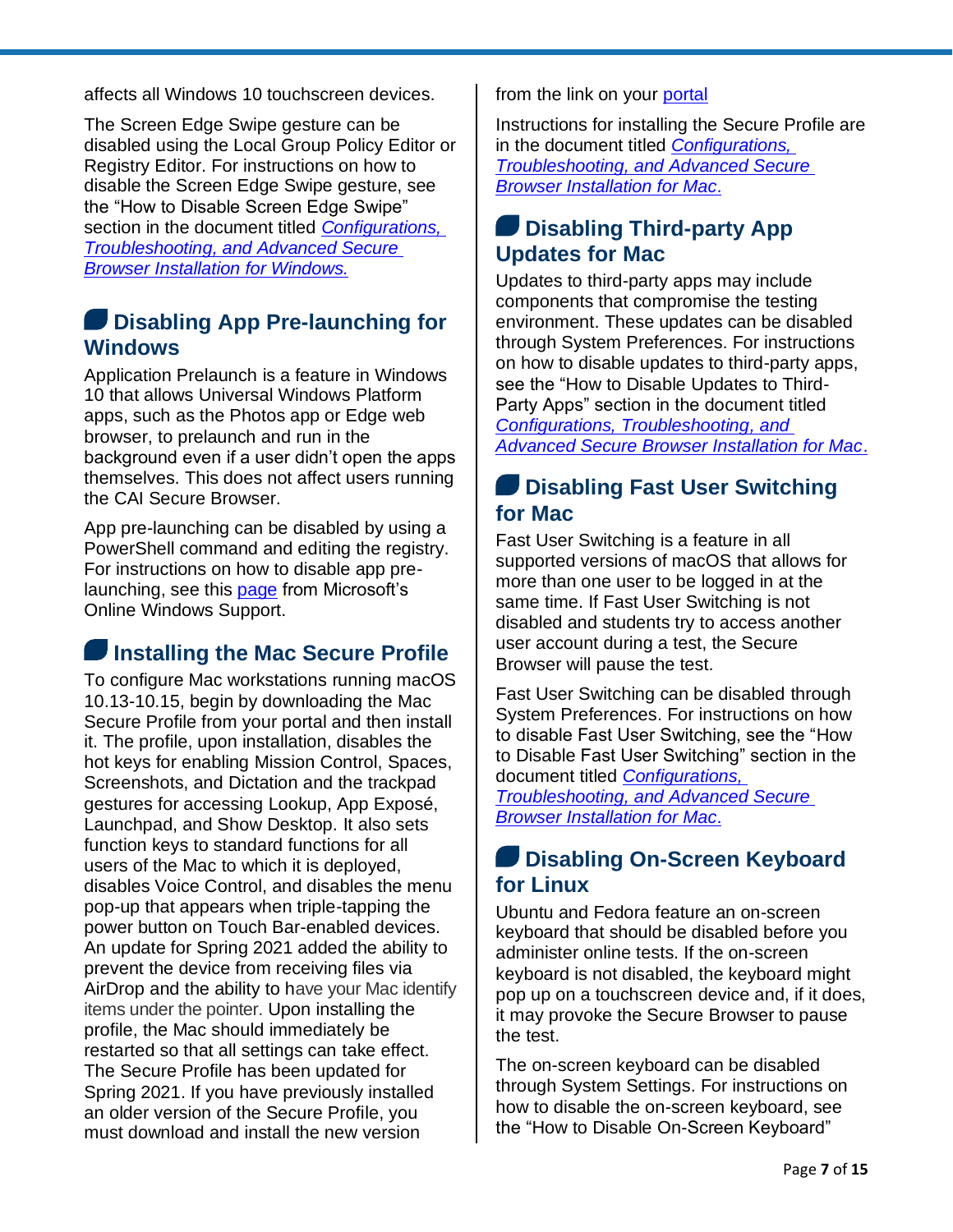section in the document titled *[Configurations](https://digitaltesting.collegeboard.org/pdf/linux-technology-guide.pdf)  [and Troubleshooting](https://digitaltesting.collegeboard.org/pdf/linux-technology-guide.pdf) for Linux*.

#### **Adding Verdana Font for Linux**

Some test content requires the Verdana TrueType font, which is not included in builds of Fedora or Ubuntu. For instructions on how to add the Verdana font, see the "How to Add Verdana Font" section in the document titled *Configurations and [Troubleshooting for Linux.](https://digitaltesting.collegeboard.org/pdf/linux-technology-guide.pdf)*

#### **Disabling Voice Control for iPads**

iPads running any supported version of iPadOS have access to a feature called Voice Control that is not automatically disabled by Assessment Mode (AM) (formerly known as Automatic Assessment Configuration (AAC)). Voice Control allows iPad users to control an iPad using voice commands. If this feature is enabled on iPads that are used for testing, students may be able to access unwanted apps, such as web browsers, during a test.

Voice Control is disabled by default. If it has never been enabled on an iPad, you have nothing to do. If it has been enabled, you must disable it before a student takes a test. Voice Control can be disabled through accessibility settings. For instructions on how to disable Voice Control, see the "How to Disable Voice Control" section in the document titled *[Configurations for iPads](https://digitaltesting.collegeboard.org/pdf/ios-ipados-technology-guide.pdf)*.

#### **Disabling VoiceOver for iPads**

iPads running any supported version of iPadOS have access to a feature called VoiceOver that is not automatically disabled by Assessment Mode (AM) (formerly known as Automatic Assessment Configuration (AAC)). VoiceOver is a gesture-based screen reader that allows users to receive audible descriptions of what is on the screen of their iPad. VoiceOver also changes touchscreen gestures to have different effects and adds additional gestures that allow users to move around the screen and control their iPads. If VoiceOver is not

disabled on iPads, students may be able to access unwanted apps during a test. This feature should not be available to students without an accommodation.

VoiceOver can be disabled through accessibility settings. For instructions on how to disable VoiceOver, see the "How to Disable VoiceOver" section in the document titled *[Configurations for iPads](https://digitaltesting.collegeboard.org/pdf/ios-ipados-technology-guide.pdf)*.

#### **Disabling Emoji Keyboard for iPads**

iPads running any supported version of iPadOS have an emoji keyboard enabled by default. If the emoji keyboard is not disabled, students will be able to enter emoticons into a test, which can be confusing for scorers.

The emoji keyboard can be disabled through keyboard settings. For instructions on how to disable the emoji keyboard, see the "How to Disable the Emoji Keyboard" section in the document titled *[Configurations for iPads](https://digitaltesting.collegeboard.org/pdf/ios-ipados-technology-guide.pdf)*.

#### **Managing Chrome OS Auto-Updates**

New versions of Chrome OS are released regularly and tested by CAI to ensure no new features pose a risk for online testing. However, bugs or unintentional features do sometimes show up in the latest release. Because of this, CAI recommends disabling Chrome OS auto-updates or limiting autoupdates to a version used successfully before summative testing begins to ensure Chromebooks remain stable during testing season.

You can disable or limit Chrome OS updates through the Device Settings page on your Chromebook. From this page, you can stop auto-updates or allow auto-updates but only to a specific version. For more detailed instructions on how to disable or limit Chrome OS auto-updates, see the "How to Manage Chrome OS Auto-Updates" section in the document titled *[Configurations,](https://digitaltesting.collegeboard.org/pdf/chrome-os-technology-guide.pdf)  Troubleshooting, [and Advanced Secure](https://digitaltesting.collegeboard.org/pdf/chrome-os-technology-guide.pdf)  [Browser Installation for Chrome OS](https://digitaltesting.collegeboard.org/pdf/chrome-os-technology-guide.pdf)*.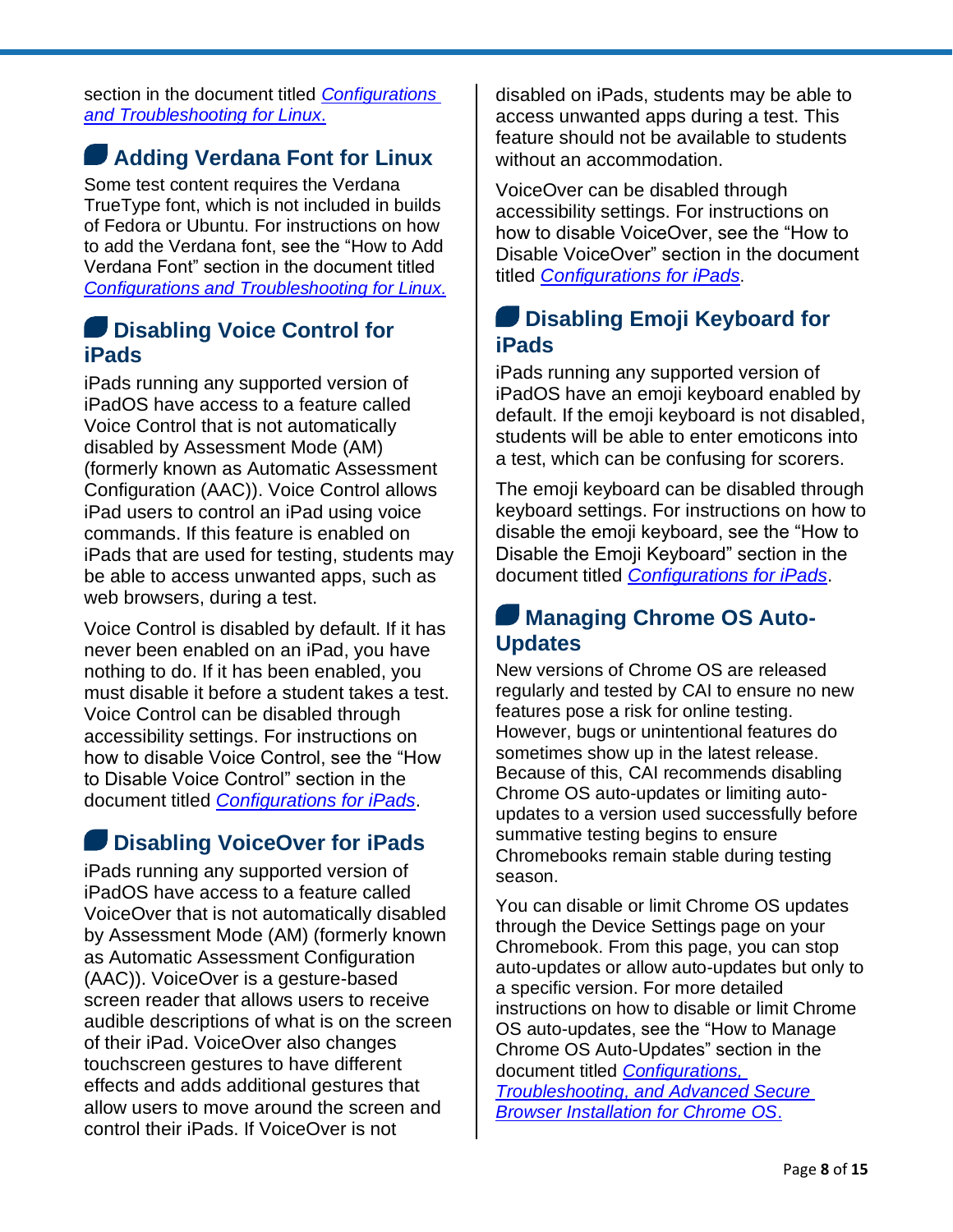## **STEP 3:** CONFIGURING YOUR NETWORK FOR ONLINE **TESTING**

In this section, we provide some tools and recommendations to help configure your network for online testing. To ensure a smooth administration, CAI recommends network bandwidth of at least 20 kilobits per second for each student being concurrently tested.

#### **The Network Diagnostic Tool**

CAI provides a network diagnostic tool to test your network's bandwidth to ensure it can handle administering digital tests. The network diagnostic tool can be accessed through the Secure Browser or from the [Student Digital Test Preview](https://cbpt.tds.cambiumast.com/student) through a supported browser.

## **Network Diagnostics**

Your Operating System: Windows 10

Your Browser Version: Chrome v91

**Secure Browser: false** 

#### **Bandwidth Diagnostic**

There are variety of tests that can be conducted to determine if you have the adequate network bandwidth available. Please choose the appropriate test below for your unique situation and follow the steps.

 $\circ$  I work for the school or district and I'd like to know how many students I can expect to test concurrently at my location.

 $\bigcirc$  I am a student who will be taking a test remotely.

O I am a test administrator who will be proctoring an exam remotely.

**Run Test** 

Once you are in the network diagnostic tool, choose the option that applies to you. Upon choosing the option, additional fields appear. Enter information as necessary and then run the test.The goal of the network diagnostic tool is to determine if your network bandwidth can handle the number of students you hope to test at peak volume. If the tool indicates you should test with fewer students, try running a third-party network speed test like speedtest.net. If a third-party tool also indicates you lack proper bandwidth, determine if other activity on your network is drawing bandwidth away from the machine attempting to take the test. If it is, try to prioritize bandwidth for CAI's websites during online testing.

#### **Proxy Servers**

If your Technology Coordinator has set up a proxy server at your school, you may need to configure the Secure Browser's proxy settings. For instructions on how to configure

the Secure Browser's proxy settings, see the "How to Configure the Secure Browser for Proxy Servers" section in *Configurations, Troubleshooting, and Advanced Secure Browser Installation Guide for* Windows*,* Mac*, or* Chrome OS*,* Configurations and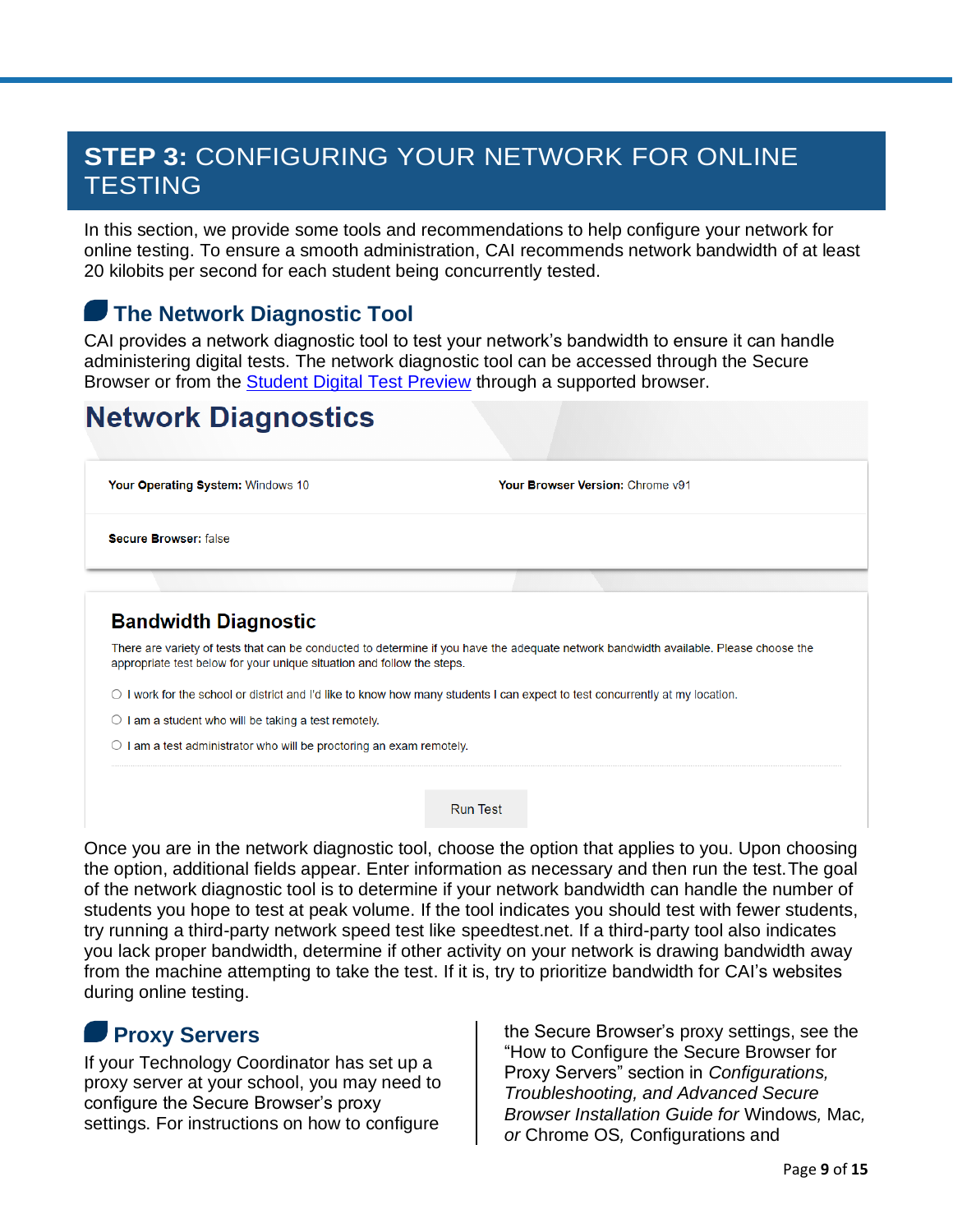Troubleshooting for Linux*, or Configurations for iOS/iPadOS.*

Proxy servers must be configured to not cache data received from servers.

Session timeouts on proxy servers and other devices should be set to values greater than the typically scheduled testing time. For example, if test sessions are scheduled for 60 minutes, consider session timeouts of 65–70 minutes.

#### **Traffic Shaping, Packet Prioritization, & Quality of Service**

If your testing network includes devices that perform traffic shaping, packet prioritization, or Quality of Service, ensure CAI URLs have high priority. For a list of websites you should give high priority, see the "Which Resources to add to the Allowlist for Online Testing" section in the document titled *Configurations, Troubleshooting, and Advanced Secure Browser Installation Guide for Windows, Mac, or Chrome OS, Configurations and Troubleshooting for Linux, or Configurations for iOS/iPadOS*

## **STEP 4:** CONFIGURING ASSISTIVE TECHNOLOGIES

CAI's Test Delivery System is a website that is accessed through a Secure Browser.

Students who use assistive technologies with a supported web browser should be able to use those same technologies with the Test Delivery System. The best way to test compatibility with assistive technologies is by taking a practice test with those technologies turned on. If they do not work, contact Customer Service or see the College Board's resources for managing student test settings and assistive technology for digital testing, at [cb.org/testsettings.](http://cb.org/testsettings)

Assistive technology devices can be tested using the Student Digital Test Preview through the Secure Browser to determine if a device works with the College Board's assessments. Launch the Student Digital Test Preview through the Secure Browser application to evaluate functionality. For a list of supported technologies and configuration instructions, see [cb.org/testsettings.](http://cb.org/testsettings)

Assistive technologies must be launched on student workstations prior to launching the Secure Browser.

#### **Supported Embedded Features**

Embedded features are built into the Test Delivery System and can be accessed through settings. They can be accessed without additional third-party software. To use these embedded features, students need an accommodation. The following embedded features are available in the Test Delivery System.

## **Text-to-Speech**

Text-to-speech (TTS) reads text on the screen aloud. Using TTS requires at least one voice pack to be installed on the student workstation. Voice packs that ship with the operating systems out of the box for Windows, Mac, and iPadOS are fully

compatible with the Secure Browser. The Secure Browser works with voice packs that ship out of the box for Chrome OS devices, but the pause feature does not work properly on these devices. The Linux Secure Browser installation package contains English- and Spanish-language voice packs. For students who need the use of TTS, CAI recommends using a desktop, laptop, or tablet running Windows, macOS, or iPadOS. If a Chromebook is being used, there is a workaround that allows students to highlight a passage of text and have TTS read just that passage, eliminating the need for the pause feature.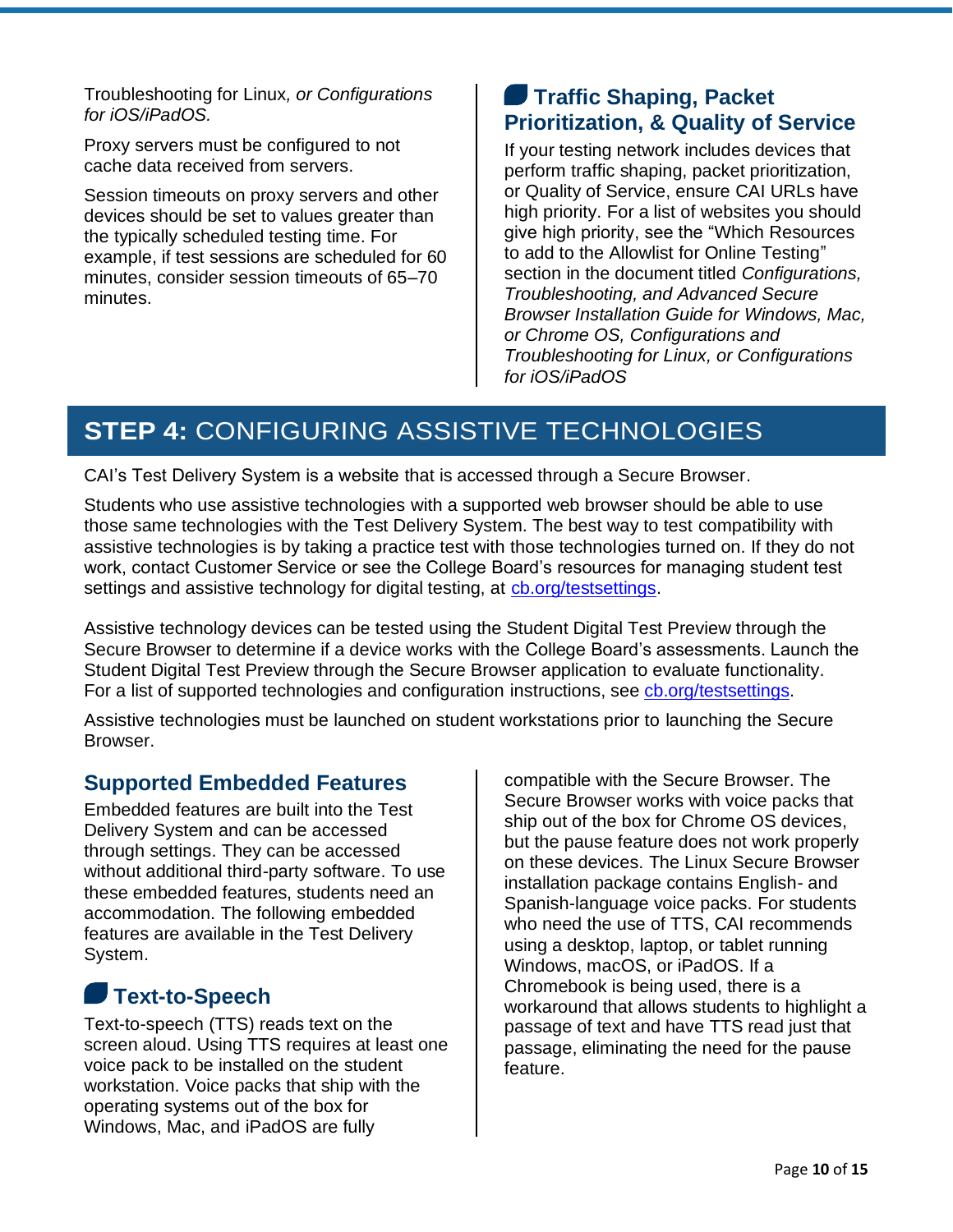For instructions about configuring TTS settings for Windows or Mac, see "Configure Text-to-Speech" at [cb.org/testsettings.](http://cb.org/testsettings)

For a full list of voice packs that have been tested and are added to the Allowlist by the Secure Browser see below. Supported Voice Packs for these operating systems are supported:

Chrome™ OS Windows Mac® iOS/iPadOS

If students need to use a voice pack that's not listed above, test it with the secure browser in the Student Digital Test Preview to make sure it works.

See [cb.org/testsettings.](http://cb.org/testsettings)

#### **Supported Non-Embedded Features**

Non-embedded features require the use of other hardware and/or software to make certain functionality available to students within the Test Delivery System. Nonembedded features require settings be set to permissive mode. This mode, found in TIDE as a student test setting, temporarily lowers the security settings of the Secure Browser so that the student can interoperate with other software on the device, like JAWS or ZoomText, while they are taking the test. Permissive mode is supported on Windows and Mac. Permissive mode is not available for Linux, iPads, or Chromebooks. Users of these devices who need assistive technology supports should use CAI's embedded tools. The following non-embedded features are available for devices running Windows or macOS:

#### **Screen Readers**

Screen readers allow students to read text displayed on a screen with a speech synthesizer and a refreshable braille display. Screen reading requires software to be installed on the student workstation. For a list of supported screen readers and configuration instructions, see [cb.org/testsettings.](http://cb.org/testsettings)

#### **Refreshable Braille Displays**

Refreshable Braille Display (RBD) is an electrical device for displaying braille characters, with round pins raised through holes in a flat surface. Visually impaired students who cannot use a computer monitor can use it to read text output. Refreshable braille is recommended only for Reading and Writing & Language because Nemeth Braille code cannot be supported using refreshable braille. For the math and tactile graphics, braille will be presented via the Raised Line Drawings. For configuration instructions, see [cb.org/testsettings.](http://cb.org/testsettings)

#### **Alternative Computer Inputs**

Alternative Computer Input (ACI) tools allow students to interact with a computer without using a traditional mouse and keyboard setup. CAI does not include any embedded alternative computer input tools, but it supports several third-party alternative computer input technologies. For more information about supported third-party alternative computer inputs, see [cb.org/testsettings.](http://cb.org/testsettings)

#### **Assistive Keyboard and Mouse Input**

Assistive Keyboard and Mouse Input tools provide additional support to students who need to use a keyboard and mouse in order to respond to test items. CAI does not include any embedded assistive keyboard and mouse input tools, as these tools typically involve the use of special hardware, but TDS does support several third-party assistive keyboard and mouse input tools. For more information about supported third-party assistive keyboard and mouse input solutions, see [cb.org/testsettings.](http://cb.org/testsettings)

## **Screen Magnification**

Screen magnifier assistive technology enlarges the content displayed on the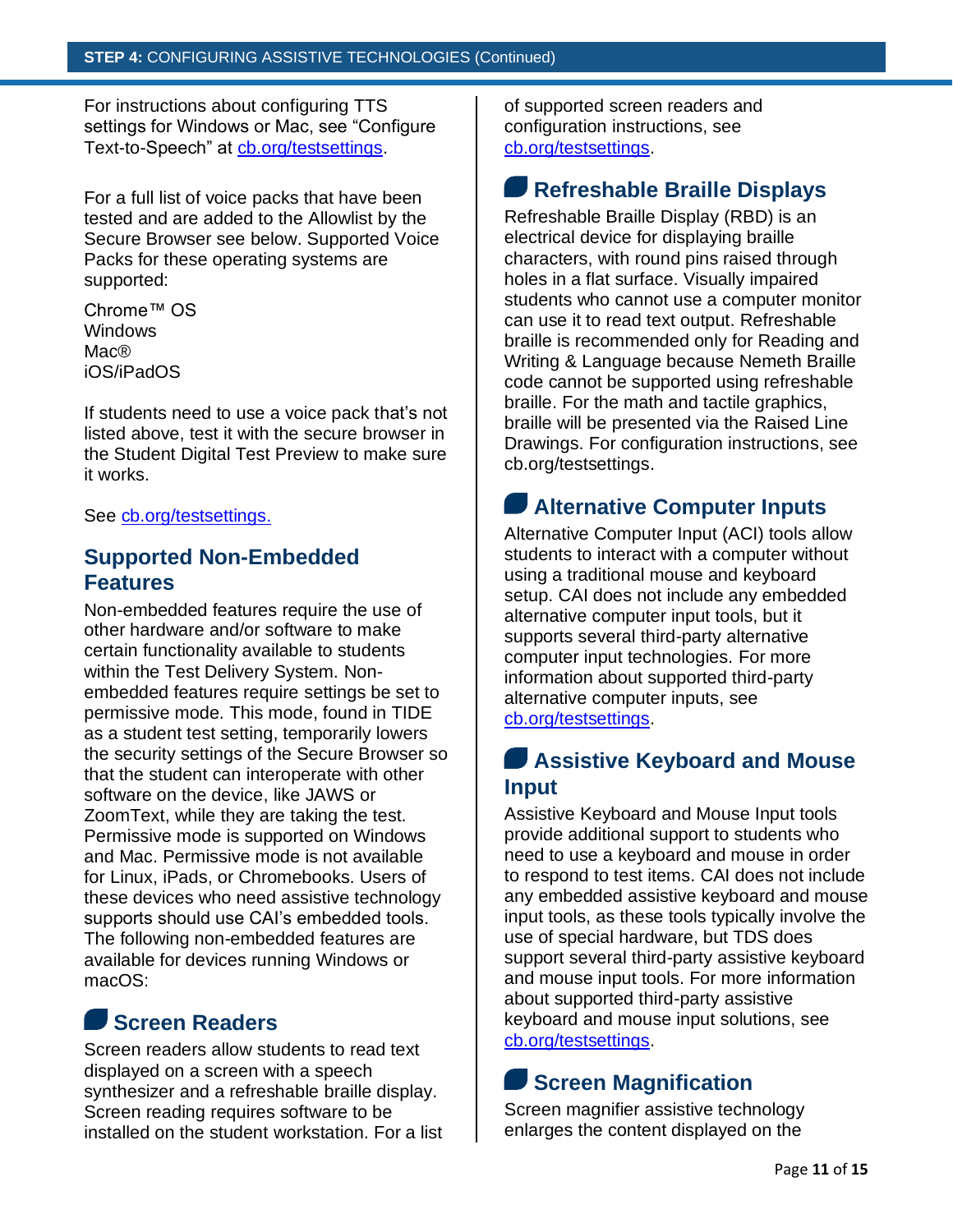computer screen in order to assist students who need the content magnified. Although TDS supports some non-embedded screen magnifier tools from third parties, it is

recommended that students use the embedded zoom tools in TDS. For more information about screen magnifier assistive technology, see [cb.org/testsettings.](http://cb.org/testsettings)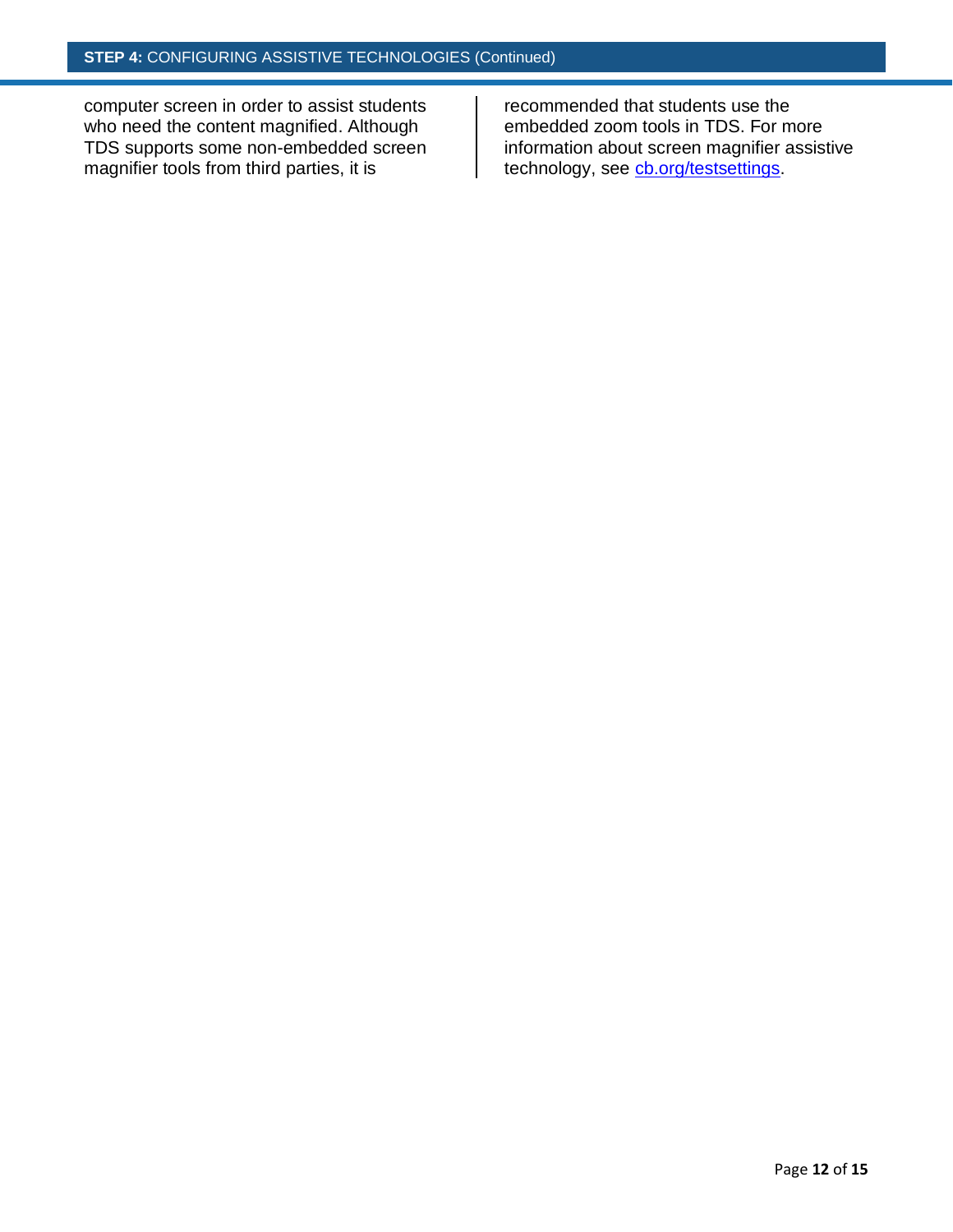## ADMINISTERING ONLINE TESTS

Before administering an operational test, get comfortable with the system by administering a practice test. Practice tests can be administered on supported devices via the Secure Browser or through modern supported browsers.

#### **ADMINISTERING PRACTICE TESTS**

To administer a practice test, complete the following steps:

- 1. Proctors should open a web browser, go to digitaltesting.collegeboard.org to access the TA Interface Practice Site, and sign in.
- 2. Students should launch the Secure Browser and click the link for the Digital Test Preview.
- 3. Proctors should start the Student Digital Test Preview and give the students the Session ID.
- 4. Students should click through the login pages. Students can log in anonymously as a guest or with their real account. In either case, they should use a Session ID from the proctor.

For more information about administering practice tests, see the *[TA User Guide](https://digitaltesting.collegeboard.org/pdf/test-administrator-user-guide.pdf)*.

When proctors and students are comfortable using the system, you are ready to administer an operational test.

#### **ADMINISTERING OPERATIONAL TESTS**

The steps for administering an operational test are nearly identical to administering a practice test.

- 1. Proctors should open a web browser and go to the TA Site.
- 2. Students should launch the Secure Browser.
- 3. Proctors should give students the Session ID.
- 4. Students should enter their First Name, Registration Number, and the Session ID.

For more information about administering operational tests, see the *[Test Administrator](https://digitaltesting.collegeboard.org/pdf/test-administrator-user-guide.pdf) [User Guide](https://digitaltesting.collegeboard.org/pdf/test-administrator-user-guide.pdf)*.

**Contact the Help Desk for any additional assistance.**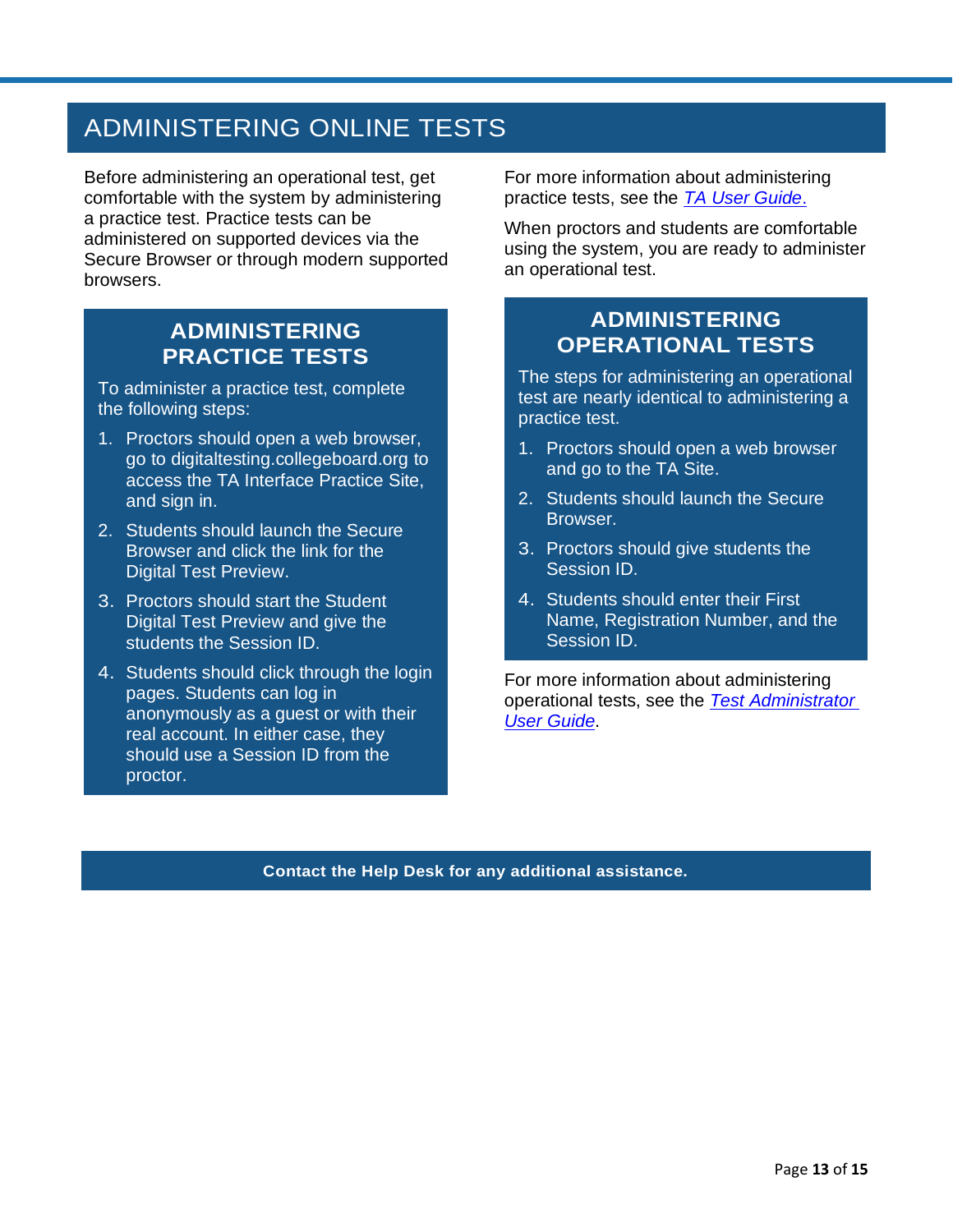### **Customer Service and Support**

If this document does not answer your questions, please contact the College Board.

#### **College Board School Day Customer Service Phone**: 855-373-6387

Follow the prompts for digital testing and listen to the options for your area of concern. Support options include the following:

- General College Board assessments questions and policies
- Technical support with CAIs digital testing systems, such as TIDE or TA Interface

**Email**: schooldayassessments@collegeboard.org

If you are calling for technical support, you will be asked to provide as much detail as possible about the issues you encountered.

Include the following information:

- Test coordinator name and IT/network contact person and contact information
- Registration numbers of affected students. Do not provide any other student information as doing so may violate FERPA policies.
- Test Session ID for the affected student tests
- Operating system and browser version information
- Any error messages and codes that appeared, if applicable
- Information about your network configuration:
	- o Secure browser installation (to individual machines or network)
	- o Wired or wireless Internet network setup